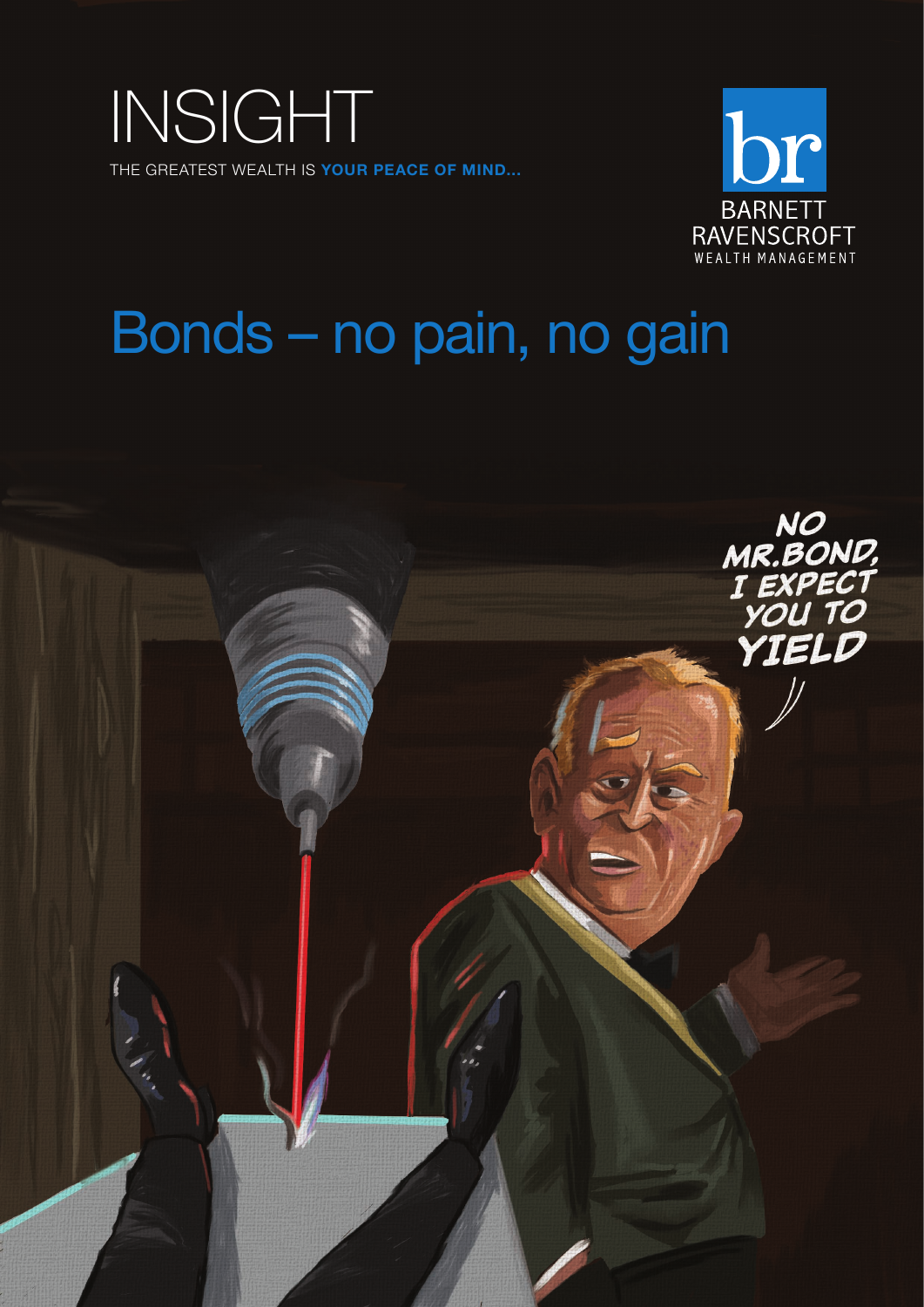## **Bonds – no pain, no gain**

**For the past 40 years or so, bond investors have, in a sense, been spoiled by an almost continuous fall in yields from over 14% in the 1980s, which – as bond prices move in the opposite direction to yields - resulted in strong capital gains in addition to the income received. That may have felt good at the time, but each time yields fell it simply reduced the future returns from bonds from that point forwards. UK 5-year gilt yields, for example, eventually reached a point – 0% - where they delivered no expected return at all, even before inflation was taken into account. The insurance premium for owning high quality bonds to balance a portfolio against equity market falls was very high, but there was not much one could do to avoid this.** 

If you ask any investor if they would like higher or lower returns in the future the answer is a given. Today the Bank of England's base rate is only 0.75%. Fortunately, short-dated, high-quality bonds in a number of major markets are now yielding in the region of 1.5% to 2.5% as yields have risen quite substantially over the past few weeks, as markets have begun to reflect the risks of higher-for-longer inflation. The chart below shows what has happened to various global bond yields since the end of 2020. Going forwards that is a good thing.



## Figure 1: Bond yields have been rising fast

Data source: UK – Bank of England, US – Federal Reserve, Australia – Reserve Bank of Australia

Unavoidably, the short-term cost of attaining higher yields is small capital losses on shorter-dated bonds. These should be viewed in the context of the potential downside of equities at times of poor markets and other bond alternatives. For a longer-term investor this should be seen as a price worth paying for higher future returns.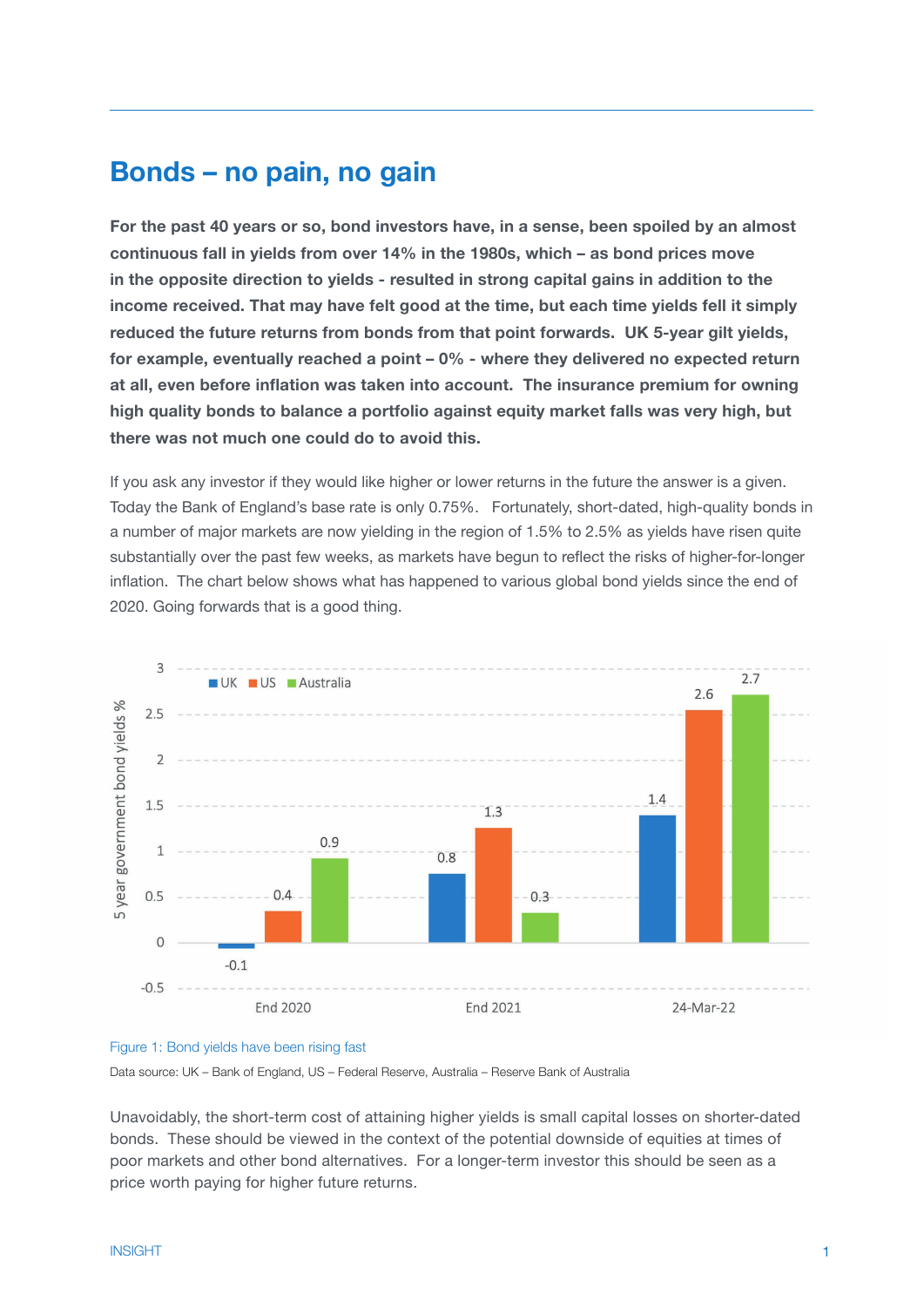To illustrate the point, imagine that you bought a bond yielding 1% a few weeks ago, but yields demanded by investors to own these bonds have now risen to 3%. If you wanted to sell your bond no-one would buy it at a 1% yield, but you might find a buyer if you dropped your price, thus raising their yield. Markets work pretty well and once its price fell to deliver a yield of 3%, you would start getting bids.

Although you suffered a capital loss<sup>1</sup>, your bonds now have a higher yield going forward, which will compensate you for this loss over time<sup>2</sup> and deliver a higher return thereafter. That is a good thing for any longer-term investor.

The news potentially gets better. Today, there is quite a steep difference between cash rates and five-year bonds in some markets. As a hypothetical example, if you hold a five-year bond for a year, it becomes a four-year bond, and its yield will reduce. We also know that yield falls lead to price rises. So, our expected return from owning bonds will therefore be the sum of the yield-tomaturity on the bonds held plus any capital gain that might arise from a steep bond yield curve (this is known in the bond world as 'roll-down yield'). Note though that there are no guarantees that this extra return will be collected as market yield movements, which are random in nature, may change the picture.

It is also worth noting that the yield rise impact has been materially less severe in high quality, shorter-dated bonds than for longer-dated and lower quality bonds, as the chart below illustrates.



Figure 2: Longer-dated and lower quality bonds have taken more pain in 2022 Source: YTD to 30-3-2022. Various ETFs (see endnote). \* = hedged to GBP

In reality, no one knows if yields will rise again, stay the same or fall. Remember that if there was any certainty in which direction yields should move, they would already have moved! If they do rise again, owners of bonds will take a bit more pain, but they will end up in an even better place with yet higher expected future returns. Patience and a long-term view are required.

No pain, no gain.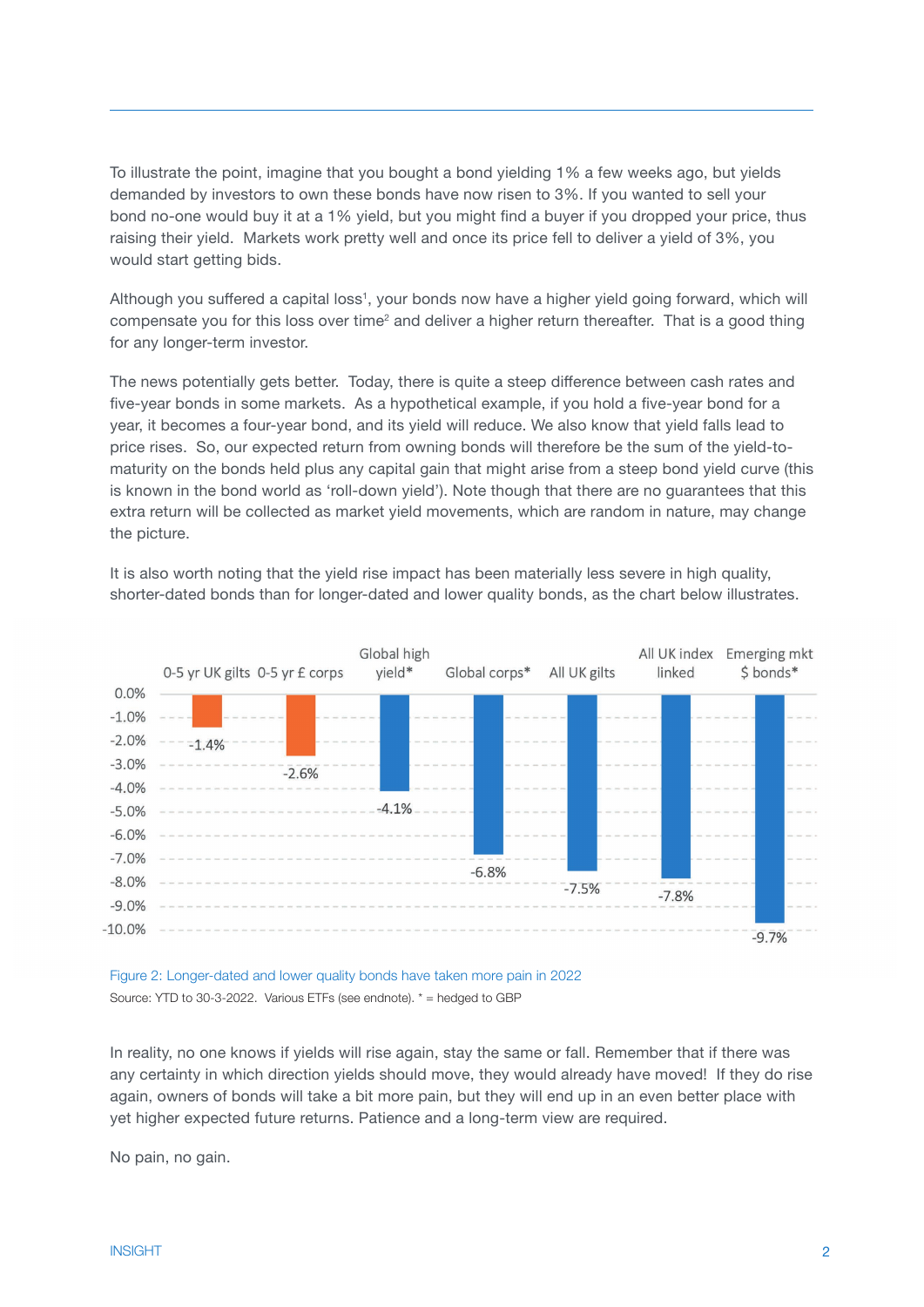## End notes

### 1.

The actual amount of the loss is equivalent to the duration of the bonds multiplied by the rise in yields e.g. 3 year bonds with a 1% yield rise will fall by 3%. Duration is similar to the maturity of the bonds.

### 2.

In practice, the time it takes to recoup these losses and begin to benefit from the higher yields is equivalent to the duration of your bond portfolio. Short-dated bonds take less time than longer-dated bonds to start benefitting from higher yields.

## Other notes and risk warnings

## **Use of Morningstar Direct© data**

© Morningstar 2022. All rights reserved. The information contained herein: (1) is proprietary to Morningstar and/ or its content providers; (2) may not be copied, adapted or distributed; and (3) is not warranted to be accurate, complete or timely. Neither Morningstar nor its content providers are responsible for any damages or losses arising from any use of this information, except where such damages or losses cannot be limited or excluded by law in your jurisdiction. Past financial performance is no guarantee of future results.

#### **Risk warnings**

This article is distributed for educational purposes only and must not be considered to be investment advice or an offer of any security for sale. The reference to any products is made only to make educational points and must, in no circumstances, be deemed to be any form of product recommendation.

This article contains the opinions of the author but not necessarily the Firm and does not represent a recommendation of any particular security, strategy or investment product. Information contained herein has been obtained from sources believed to be reliable but is not guaranteed.

#### **Past performance is not indicative of future results and no representation is made that the stated results will be replicated.**

Errors and omissions excepted.

Barnett Ravenscroft Wealth Management is a trading name of Barnett Ravenscroft Financial Services Ltd which is authorised and regulated in the United Kingdom by the Financial Conduct Authority FRN: 225634 and registered in England and Wales under Company No. 04013532.

The registered office address of the Firm is 13 Portland Road, Edgbaston, Birmingham, B16 9HN